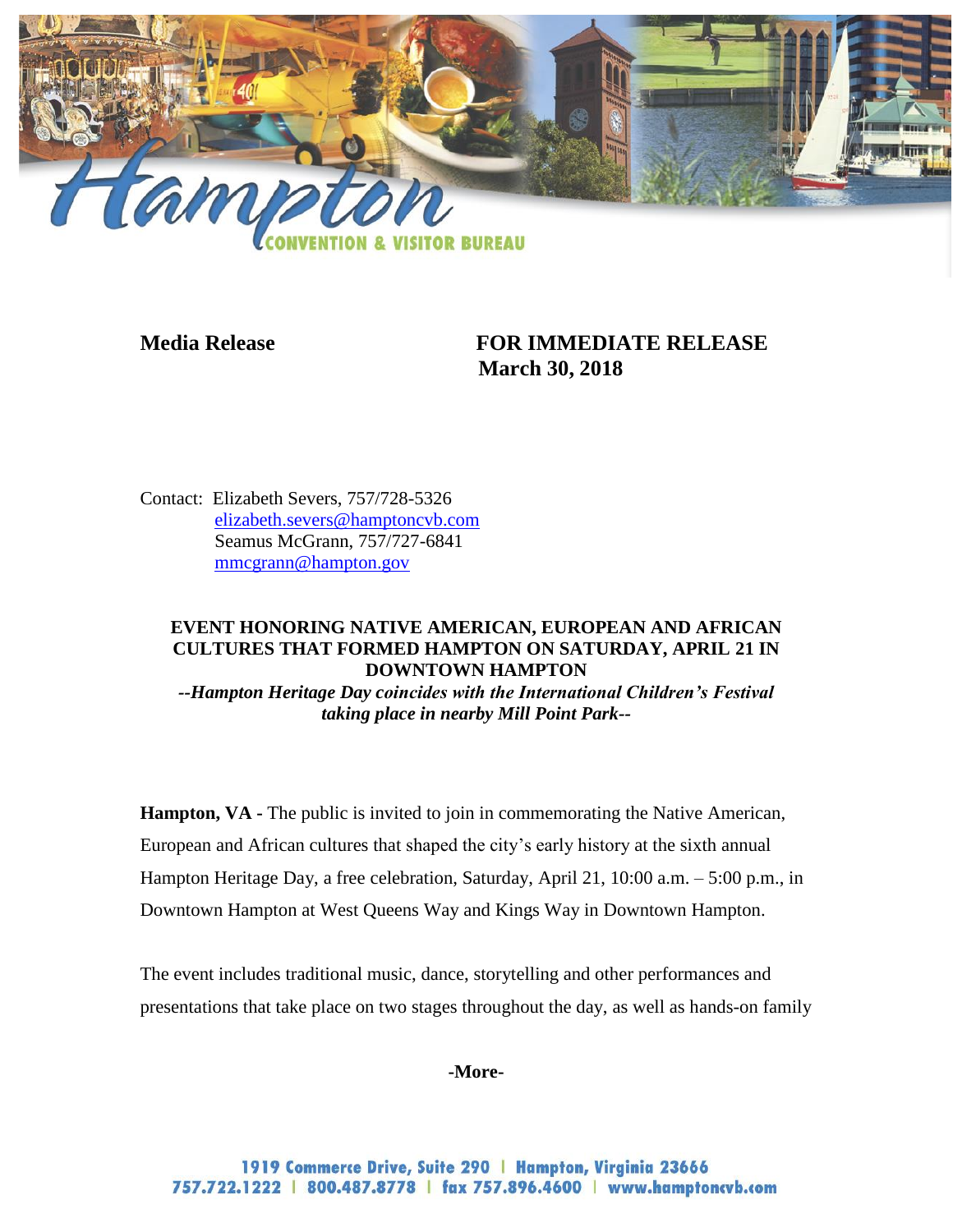activities, cultural displays and demonstrations, glass-blowing, blacksmithing, weaving, pottery and other traditional arts, crafts, and more. Young Audiences of Virginia joins the event in sponsoring performers presenting living history, interactive magic, and musical presentations that engage the audience with the past.

While this family-friendly event is filled with entertainment and fun, there is a greater purpose to the day's activities as noted by Hampton History Museum executive director Luci Cochran, "Our goal is not just to "show" and "tell" but to honor those who came before us and focus learning from each other in a spirit of healing. We believe it is a great day if people attending our event gain understanding of who we are from our past and each other - so that we walk away knowing more about our neighbors, ourselves and our community."

The day's events commence with a Native American Thanksgiving address in the Tuscarora (Skarure') Language from Greg "Two Hawks" Stephenson, a member of the Meherrin Nation (Kauwets'a:ka - People of the Water). An African Libation ceremony offered by Chadra Pittman Walke of The Sankofa Projects accompanied by an African drumming ensemble will honor the ancestors. Hampton Mayor Donnie Tuck will welcome those assembled to the day's activities.

Greg and Diane Stephenson will invite attendees to join in Iroquois welcome and social dances. An ensemble of Chickahominy dancers will perform a variety of ceremonial dances in traditional and contemporary regalia.

Special guests to this year's event, Native Pride, will educate and entertain the audience on the beauty, skill and majesty of American Indian music and dance to honor the uniqueness and history of First Nations Peoples including the Meskwaki Nation, Lakota,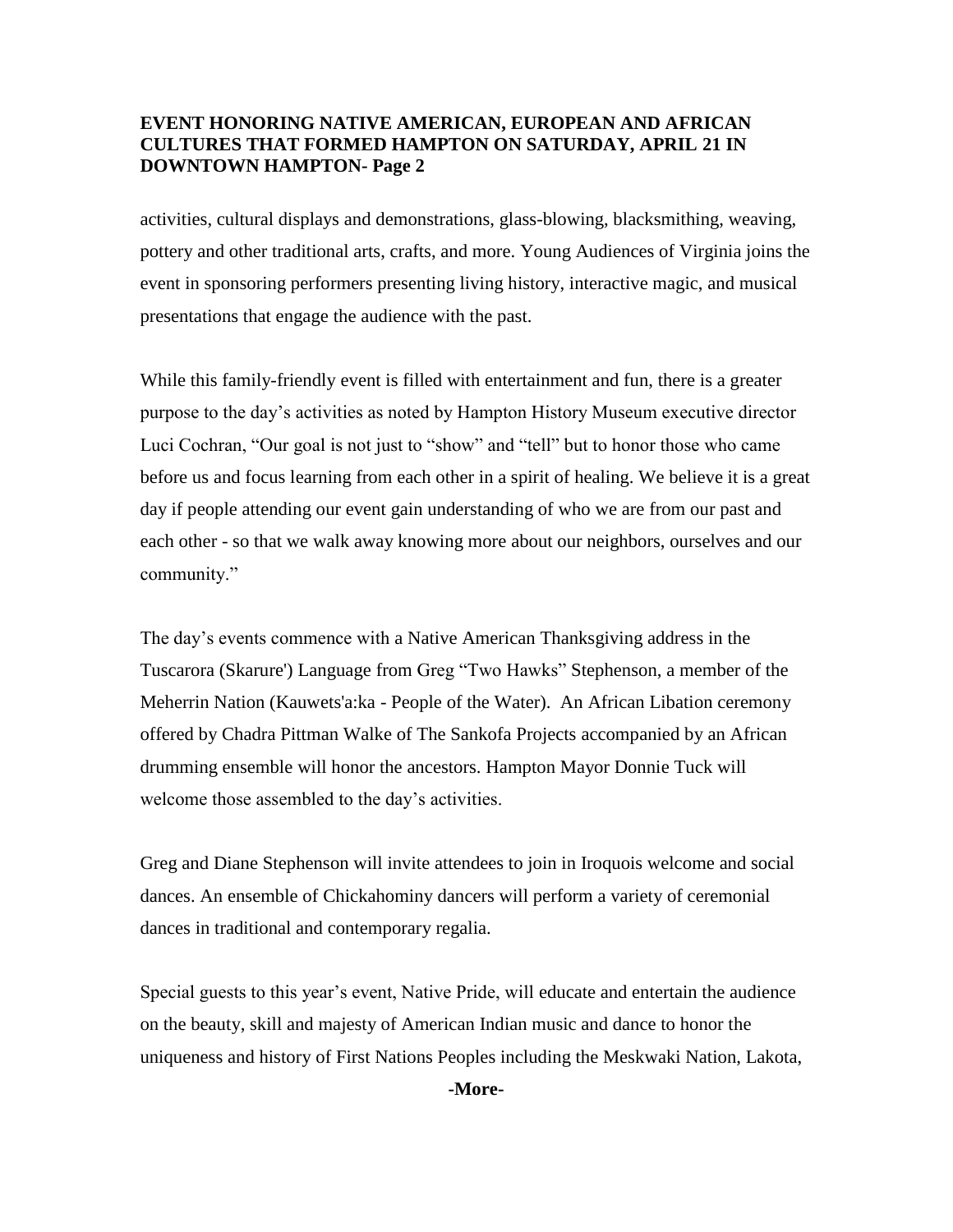Ojibwe, Dakota, Nakota, Menominee, Cree, Ho-Chunk, Navajo, and other tribes.

Demonstrations of Native American arts and crafts include pottery, beadwork, wampum making, twined basketry, quillwork, and gourd art.

Highlights of colonial-era life include several forges operated by the Tidewater Blacksmiths Guild, woodcarving, leather work and open-fire cooking demonstrations. Using their mobile hot box and portable studio, the Missoula School of Hot Glass will create glass vessels and objects on site.

The Itinerant Band will perform music from the  $17<sup>th</sup>$  century accompanied by dances in which the public is encouraged to participate. The award-winning bluegrass band Bill Jenkins and The Virginia Mountain Boys will offer authentic Appalachian music.

African music and dances will be performed by Atumpan – The Talking Drums, who will also engage the audience in interactive storytelling. Songs and stories of the African Diaspora will be presented by The Legacy of Weyanoke of the Weyanoke Association for Red & Black History and Culture. The vocal group Musical Mosaic will take attendees on a musical journey from spirituals of the enslaved up to gospel music of the mid-20<sup>th</sup> Century.

A second stage and learning area sponsored by Young Audiences of Virginia includes "Colonial Daze," featuring entertaining educator Harold Wood who uses props, costumes and magic to relate the history and geography of the original 13 colonies, as well as the people who contributed to making Virginia. "Come Freedom Come," a living history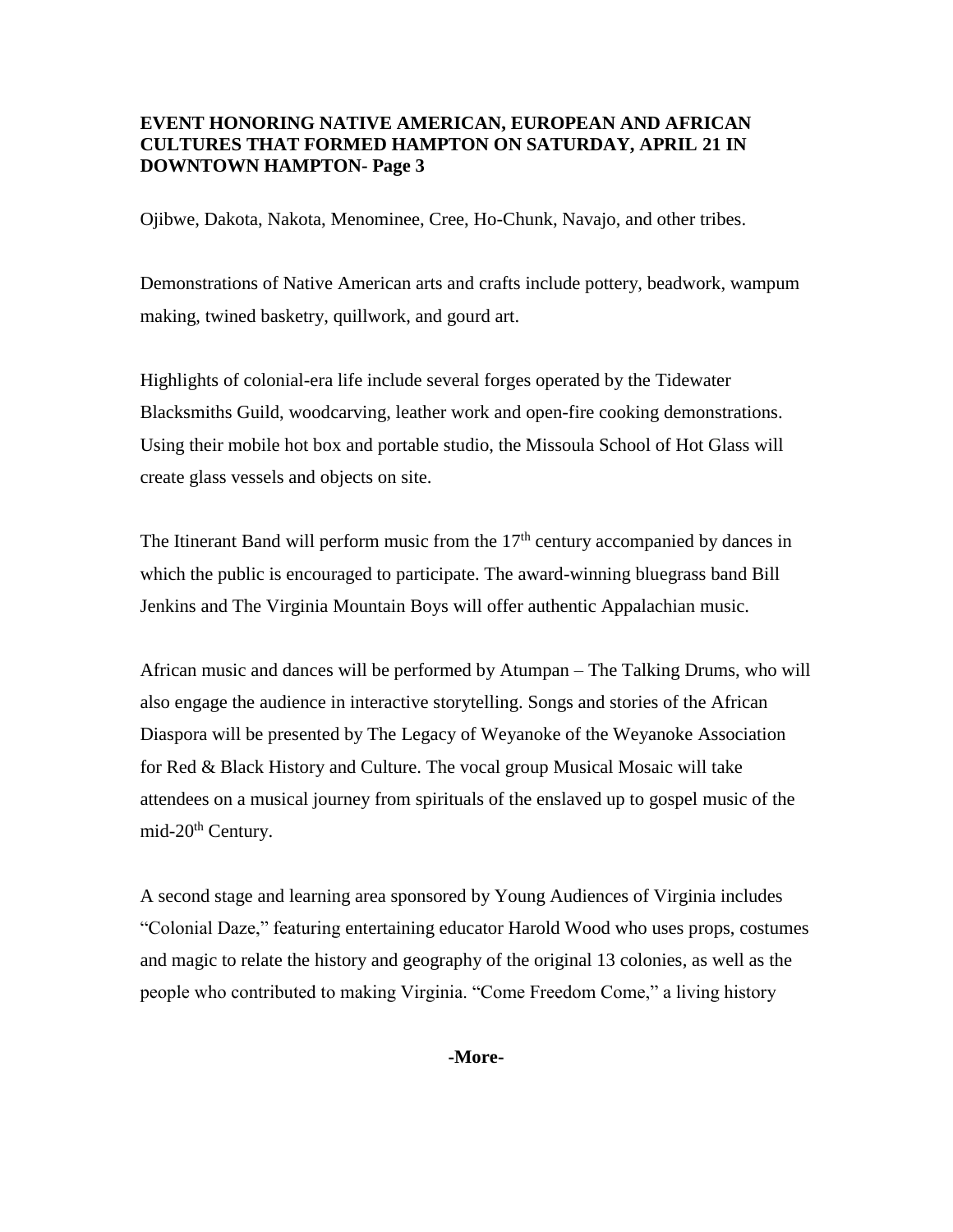presentation by actress Valerie Davis relates the true story of Marth Ann Fields, who escaped from slavery with eight children to Fort Monroe, and whose legacy lives on today. In "Weaving Beauty" artist Louise Dawkins introduces the history and practice of weaving through demonstrations and hands-on participation with visitors.

The Contraband Historical Society is bringing a full-scale replica of a Contraband cabin, not unlike the houses created by slaves who escaped to Fort Monroe during the Civil War. Neighborhoods of similar cabins sprang up in Hampton offering the formerly enslaved their first personal homes and private space.

Hampton History Museum educator Kris Peters will lead an activity about historical dwellings where children can try their hand at building techniques used by Native American, Africans and European colonists.

An exhibit about Native American education and life at Hampton Institute (now Hampton University) featuring dozens of historical photographs also will be displayed.

#### **Sponsors**

Donna Berg, Downtown Hampton Development Partnership, Hampton Convention and Visitor Bureau, Hampton History Museum Association, Hampton Parks, Recreation & Leisure, and Young Audiences of Virginia.

For more information visit [www.HamptonHistoryMuseum.org,](http://www.hamptonhistorymuseum.org/) follow the Hampton History Museum on Facebook, Twitter, and Instagram or call 757-727-1102.

Partially bordered by the Hampton Roads harbor and Chesapeake Bay, Hampton, with